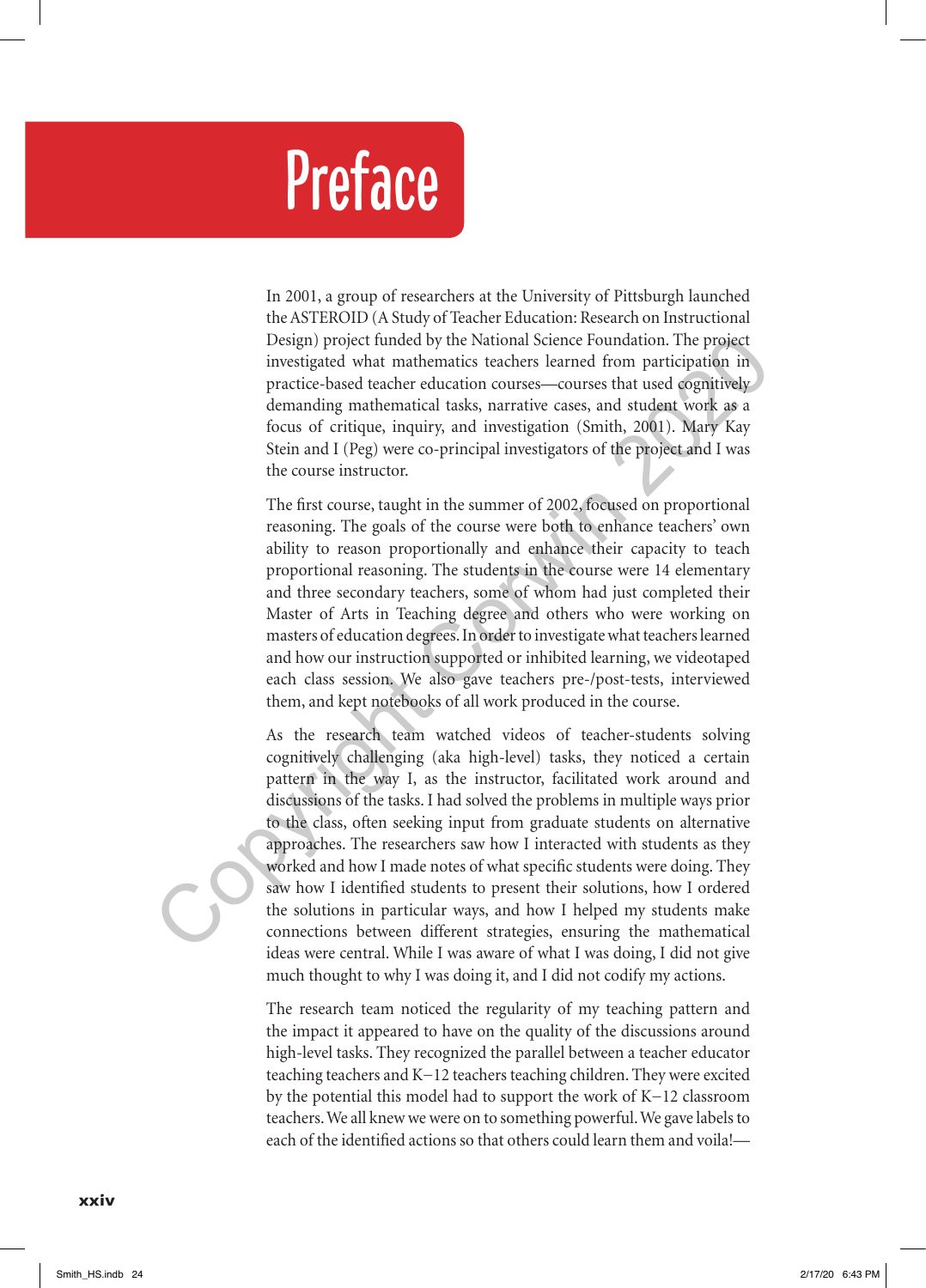the five practices—anticipating, monitoring, selecting, sequencing, and connecting—were born!

From that moment forward—in collaboration with others—I have written about the five practices in journal articles, and my co-author Mary Kay Stein and I published the book that anchors this new series, which you may know as *5 Practices for Orchestrating Productive Mathematics Discussions* (2011). The book sold over 100,000 copies before we published the second edition in 2018.

What accounts for the surprising success of the five practices? Over the last three decades, there has been a growing consensus that traditional forms of mathematics teaching were not sufficiently preparing students for success in school and beyond. The release of the *Common Core State Standards* (National Governors Association Center for Best Practices & Council of Chief State School Officers, 2010) brought new demands for more ambitious teaching and an increased focus on the importance of engaging students in mathematical discussion. Such discussion gives students the opportunity to share ideas and clarify understandings, develop convincing arguments regarding why and how things work, develop a language for expressing mathematical ideas, and learn to see things from other people's perspective. last three decades, there has been a growing consensus that traditional<br>forms of mathematics teaching were not sufficiently preparing students<br>for success in school and beyond. The release of the *Common Core State*<br>for s

So one answer to the question is that the five practices provides a five-step model of what teachers can do before and during instruction that gives them some control in facilitating discussions—an aspect of instruction that has proven to be especially challenging. The five practices are *doable* and something teachers could continue to get better at doing over time.

Despite the uptake of the five practices by teachers and teacher educators, teachers continue to find aspects of the practices challenging. Questions such as "Where do I find good tasks?," "How do I find time to adequately plan?," "What do I do if students all think about a problem the same way?," and "How do I wrap up the conversation at the end of a lesson without taking over?" abound.

In addition, teachers and teacher educators repeatedly ask me, "Do you have any video of teachers doing the five practices?" The need for authentic examples of what these practices look like in real classrooms was clear.

*The Five Practices in Practice: Successfully Orchestrating Mathematics Discussions in Your High School Classroom* (Smith, Steele, & Sherin, 2020) is the third book in a series that addresses many of the questions that teachers have raised with me over the years, and it provides what teachers and teacher educators have been clamoring for—classroom video of teachers engaged in orchestrating productive discussions. (The middle school book was published in Spring 2019 and the elementary school book was published in Fall 2019.)